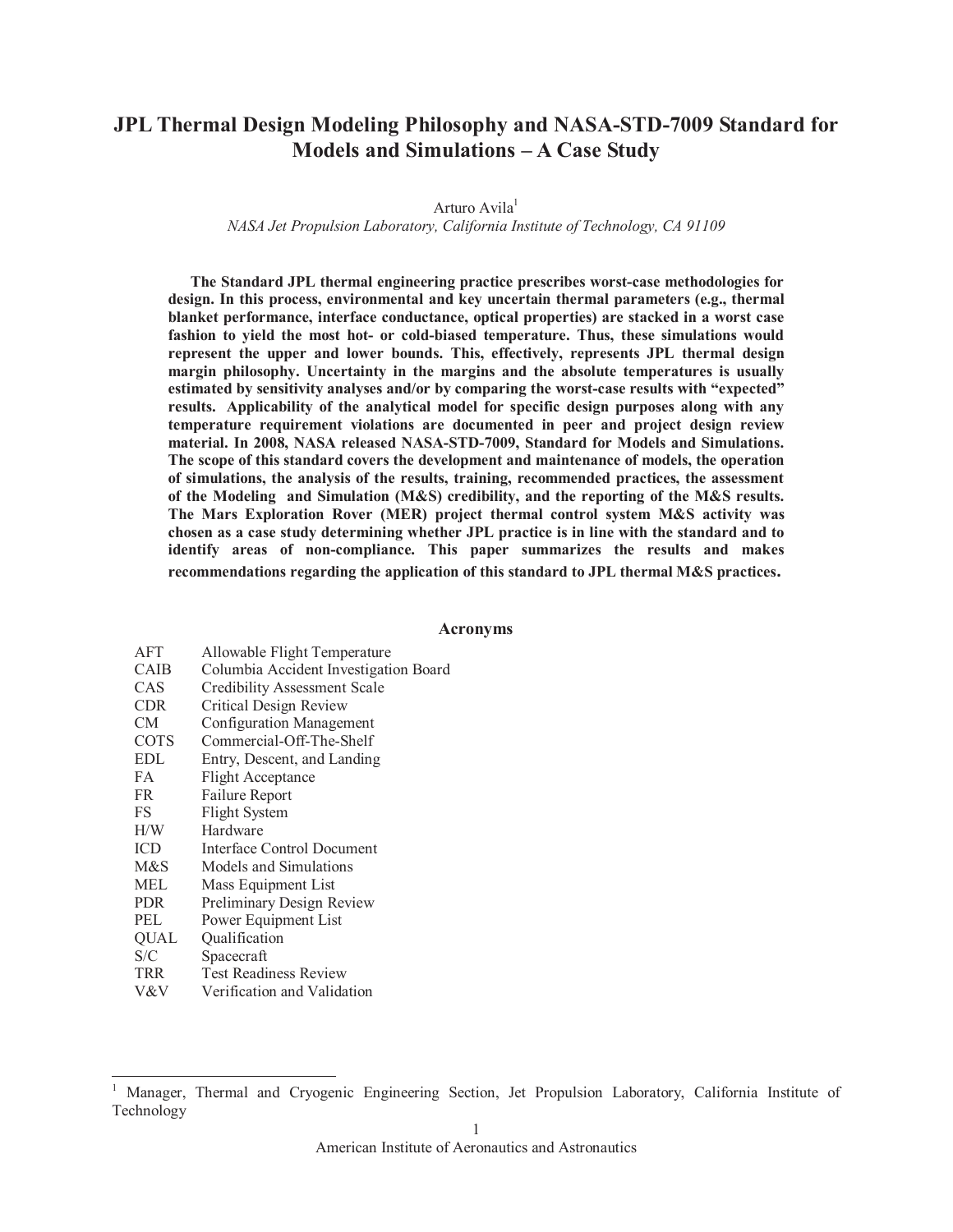## **I. Introduction**

The NASA standard for models and simulations was implemented as a result of the Columbia Accident Investigation Board (CAIB) report released in 2004. In 2008, NASA released NASA-STD-7009, Standard for Models and Simulations. The scope of this standard covers the development and maintenance of models, the operation of simulations, the analysis of the results, training, recommended practices, the assessment of the Modeling and Simulation (M&S) credibility, and the reporting of the M&S results. The ultimate objective was to specify a standard method to assess the credibility of the models and simulations presented to the decision maker when making critical decisions (i.e., decisions that affect human safety or mission success) using results from models and simulations.<sup>1</sup> The standard development process included a study that was conducted in 2006 that provided some data regarding differences between existing practices and the new requirements proposed in the interim standard. JPL participated in the study and used the Mars Exploration Rover (MER) Cruise Stage thermal design activity as JPL's test case. Since the 2006 test case, the interim standard was updated and released. The implementation of the NASA M&S standard on projects has continued to be stalled by the perception that complying with the standard would result in significant cost increases. In addition, it is not clear that the decision makers are adequately familiar with the credibility assessment scale (CAS) to make effective use of it. This paper updates the MER test case with the released version of the standard and makes recommendations regarding the application of this standard to JPL thermal M&S practices.

## **II. JPL Thermal M&S Methodology**

The standard JPL thermal engineering practice prescribes worst-case methodologies for design. In this process, environmental and key uncertain thermal parameters (e.g., thermal blanket performance, interface conductance, optical properties) are stacked in a worst case fashion to yield the most hot- or cold-biased temperature. These simulations represent the upper and lower bounds. This, effectively, represents JPL thermal design margin philosophy. This approach is captured in JPL's thermal design procedure.<sup>2</sup> Uncertainty in the margins and the absolute temperatures is usually estimated by sensitivity analyses and/or by comparing the worst-case results with "expected" results. The credibility of the model & simulation results, in JPL's case is assessed by comparing the margin from worst case Hot/Cold predicted temperature range to the Allowable Flight Temperature (AFT range) and that of the hardware test history (FA and QUAL). There are a series of credibility checks performed, such as, energy balances, heat flow diagrams, and development test data but when it comes to communicating results to the decision makers, the temperature comparison is what they understand most. These sanity checks are captured in JPL's best practices as well as available handbooks.<sup>3-6</sup> Details and assumptions of the analytical model being used for design purposes along with any temperature requirement violations are documented in peer and project design review material. The JPL thermal design and test margin philosophy is summarized in Figure  $1.^{7,8}$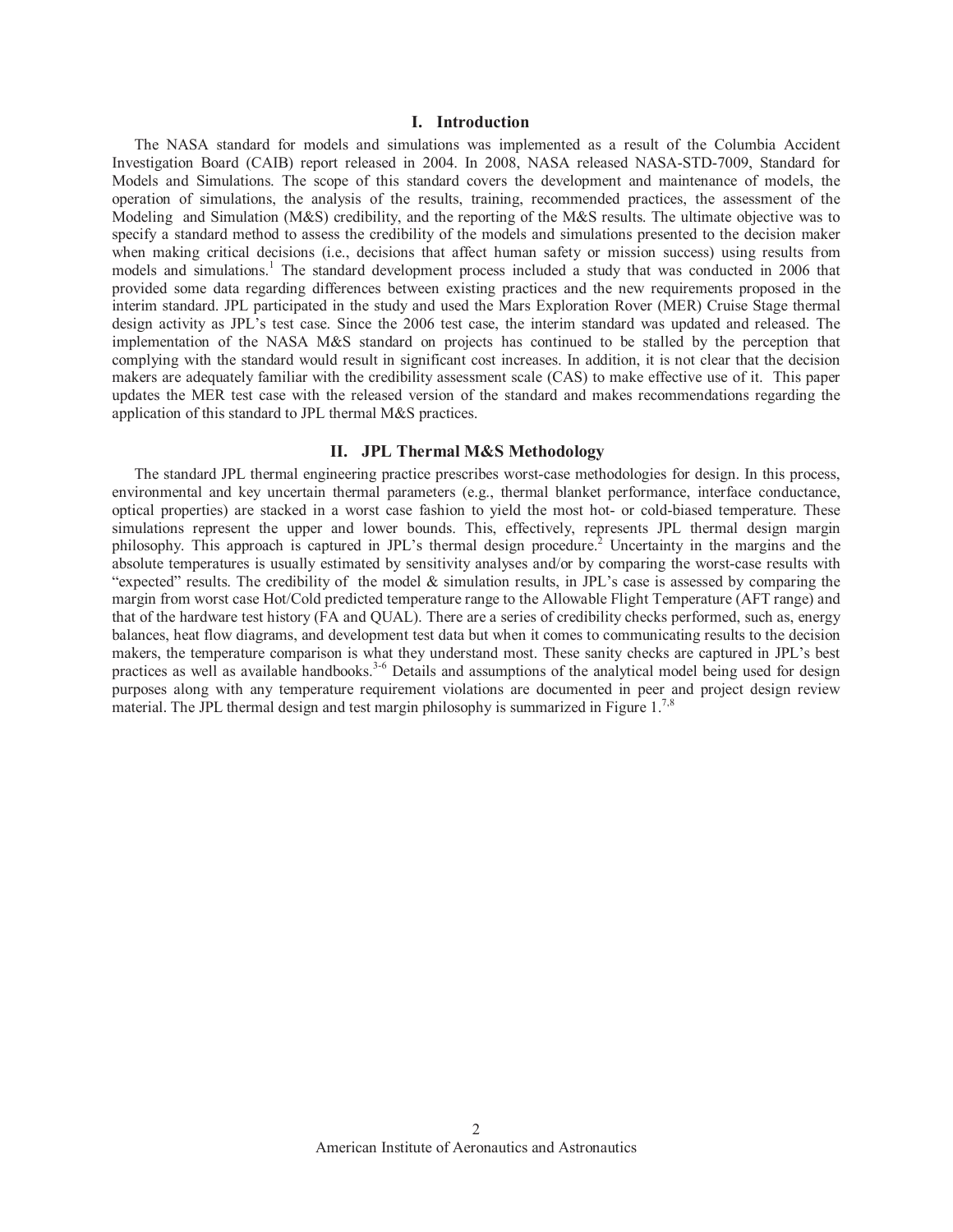

**Figure 1 - JPL's Current Thermal Design Requirements** 

In the JPL context, robotic missions, the critical decisions have to do with human and flight hardware safety during ground and launch operations and the safety of the robotic asset through completion of the mission's scientific objectives. In many cases, it is the credibility of the engineer that communicates the M&S results and not necessarily of the results themselves that convince the decision makers. This is clearly too subjective and a more objective process should be used to ensure appropriate communication to the decision makers.

# **III. Mars Exploration Rover (MER) Cruise Stage Thermal M&S Activity Overview**

## **A. NASA-STD-7009 Overview**

 In summary, the NASA standard specifies requirements for M&S programmatic, models, simulations and analyses, verification, validation, and uncertainty quantification, identification and use of recommended practices, training, assessing the credibility of M&S results, and reporting results to decision makers. This section will describe the MER CS M&S activity.

## **B. Mission Architecture**

The MER flight system design adapted many successful features of the Mars Pathfinder (MPF) spacecraft design that was launched in 1996 and landed on Mars on July 4, 1997. During cruise, MER was a spin-stabilized spacecraft with a nominal spin rate of 2 revolutions per minute (rpm). The MER flight system consists of four major components: cruise stage (CS), entry, descent, and landing (EDL) system, Lander structure, and the Rover (see Figure 1). The mass allocation for the entire flight system (including propellant load) was 1065 kg.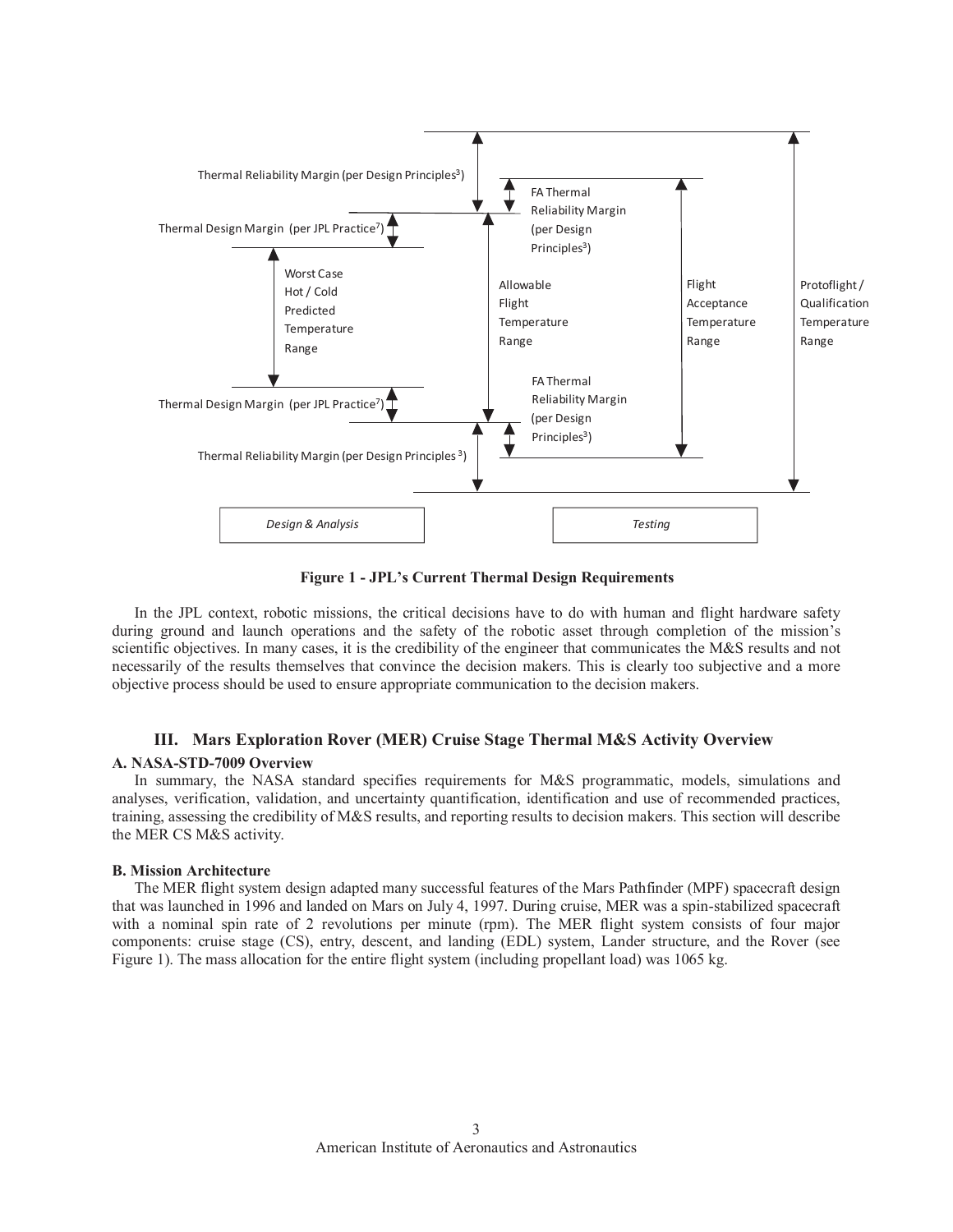

**Figure 2 - MER Flight System Configuration**

The two Mars Exploration Rover missions were designated as MER-A (Spirit) and MER-B (Opportunity). The first spacecraft (MER-A) was launched on June 10, 2003 atop a Boeing Delta II 7925 launch vehicle from Kennedy Space Center (KSC). The second spacecraft was launched on July 8, 2003 on a Boeing Delta II 7925H. Approximately 7 months after launch, the two spacecraft entered the Martian atmosphere directly from their interplanetary trajectories. Similar to the MPF mission, the MER entry trajectory followed an unguided, ballistic descent. The spacecraft relied on a heatshield and parachute to slow its descent through the Martian atmosphere, fired retro-rockets to reduce its vertical landing velocity, and finally deployed airbags to cushion its impact with the surface. Once several landed operations were completed, the Rovers drove away from the lander.



**Figure 3 - MER CS GMM**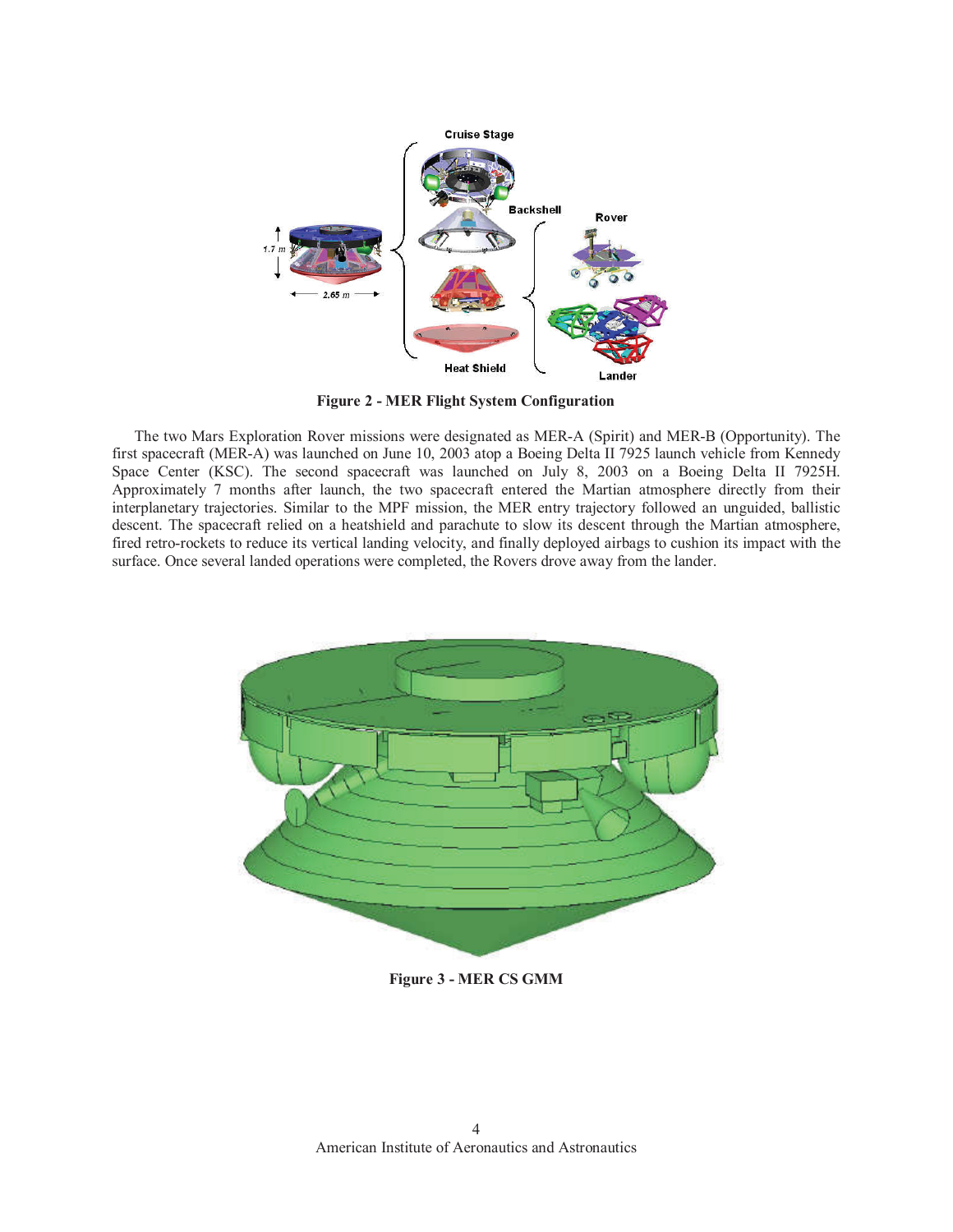

**Figure 4 – MER CS Flight System for Comparison with GMM** 

# **C. Cruise Thermal Design Description**

During the relatively quiescent flight from Earth to Mars, the cruise stage provided attitude control, propulsion, and power generation. The Rover, buried in the entry vehicle, provided flight computer processing and telecommunication functions. The cornerstone of the cruise thermal design was the Heat Rejection System (HRS). This was a single-phase, mechanically pumped fluid loop. The redundant integrated pump assembly (IPA), located on the cruise stage, circulated the working fluid, CFC-11, throughout the cruise stage, lander, and Rover. The primary cruise heat sources were the telecommunications hardware, 6 radioisotope heat units (RHUs) on the battery, and the electronics located within the Rover warm electronics box (WEB). The fluid loop shuttled the Rover waste heat to radiators located on the periphery of the cruise stage. The design and performance of this system has been well documented. $9,10$ 

To address lessons learned on  $MPF<sup>11</sup>$ , the thermal design for the cruise stage propellant lines used the following upgraded features from the MPF design: 1) flight software controlled heaters, rather than mechanical bimetallic thermostats; 2) 8 distinct thermal regions, instead of 4; and 3) locating of line heaters at high heat loss areas (i.e., propellant line mounting supports), rather than a uniform heater power density over a control zone. Each control zone had two heaters for single point failure tolerance. The flight software enabled all 16 heaters, and staggered setpoints were employed for the two heaters in a given zone to prevent simultaneous operation.

Heaters that were controlled by bimetallic thermostats were used throughout the flight system as required on the remaining hardware. Specific thermal finishes on the sun sensors, cruise solar array structure, and HRS radiators were used to maintain allowable flight temperature ranges. In the case of the cruise electronics module (CEM), it required a white radiator to contend with its relatively wide operational power variation. Thermal blanketing was conformally applied to much of the cruise stage hardware. A single-layer thermal blanket was applied to the heat shield to minimize lander heat loss.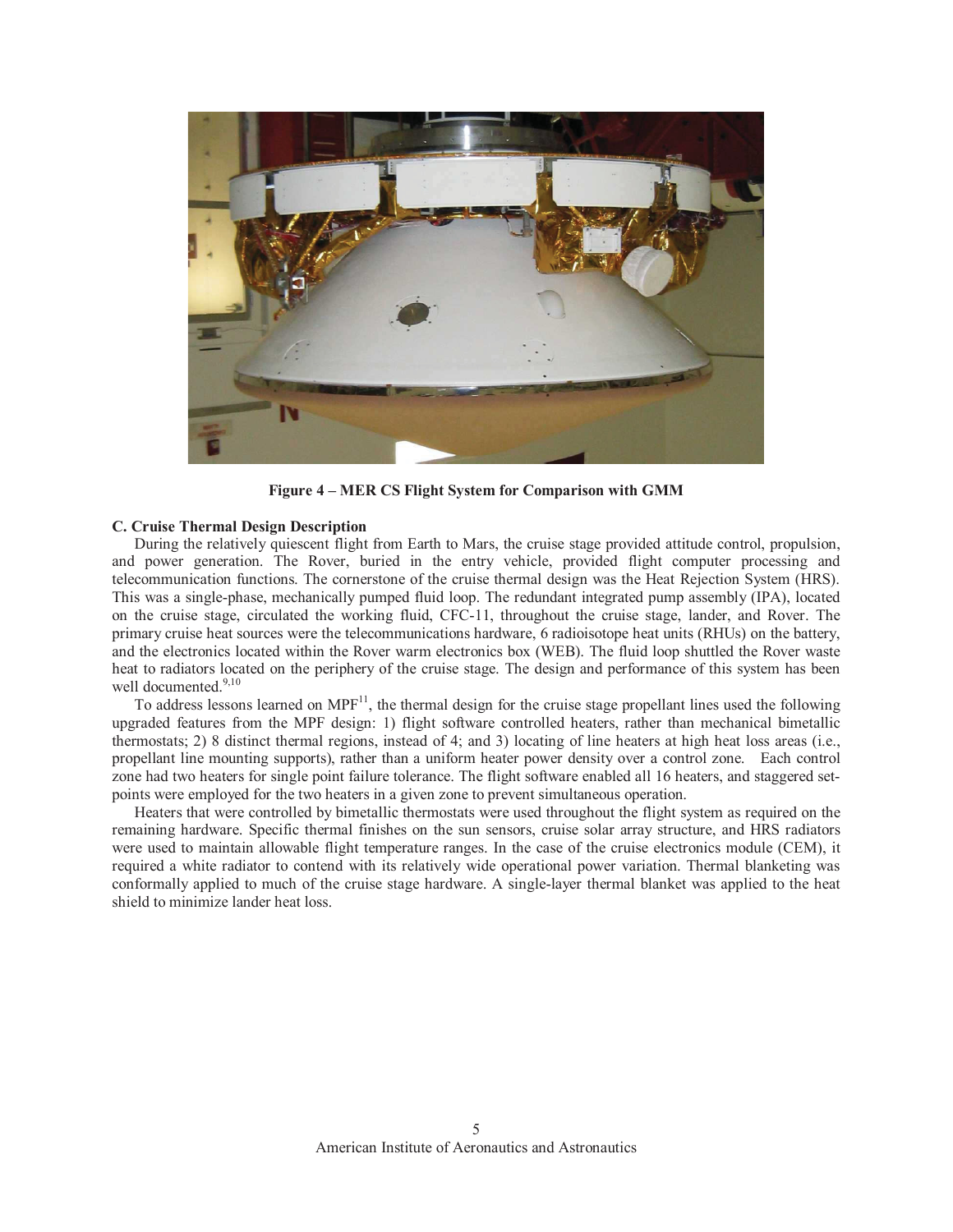## **D. MER CS Analytical Thermal Model Description**

For most JPL thermal analysis, there are two components that comprised the MER CS thermal model: 1) geometric math model for the determination of radiation couplings and environmental heating, and 2) thermal math model for the determination of temperatures. In both instances, third-party commercially available software was used. The GMM (see Figure 3) and TMM were developed with the Thermal Synthesizer System from Spacedesign. For comparison, the CS flight system is shown in Figure 4. The TMM solver within Thermal Synthesizer System is essentially the SINDA/FLUINT software and graphical results are shown in Figure 5.<sup>12</sup> For comparison, the flight hardware is shown in Figure 6.







**Figure 6 – MER CS Flight System for Comparison with Model**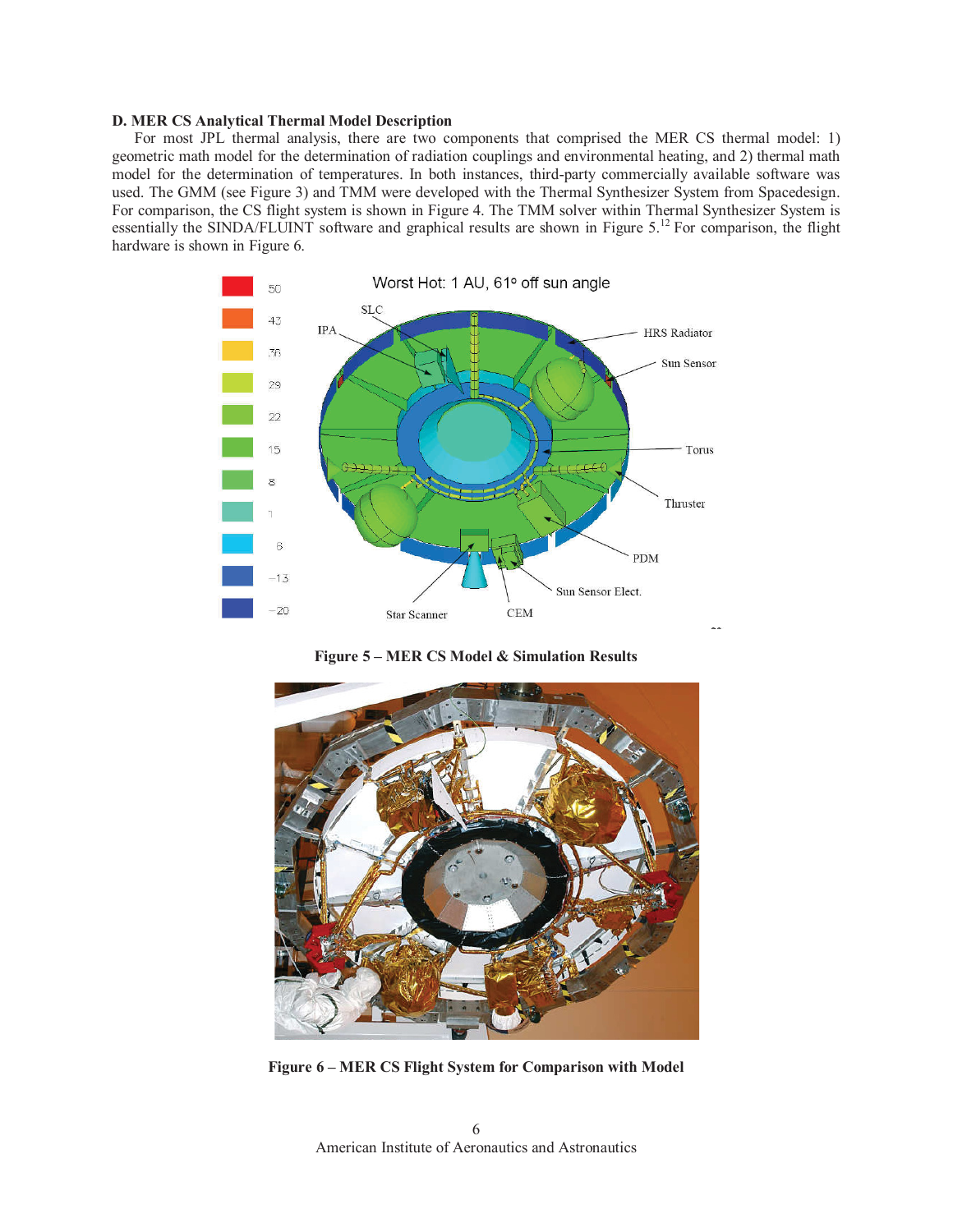# **IV. Comparison to NASA-STD-7009 Requirements**

 This section will compare the MER CS M&S activities with NASA-STD-7009 M&S Standard Section 4 requirements. The compliance matrix was completed with the author's assessment of compliance, at some level, along with the type of existing evidence. The rollup score was not attempted.

#### **A. Programmatics**

The most visible product is the M&S plan. The plan must anticipate the critical decisions that may impact human and flight hardware safety. Portions of the plan that require the most planning and thought are Verification, Validation, and Uncertainty Quantification, Configuration Management, and the definition of the Waiver Process. Establishing such a plan would specify the sufficiency thresholds that would enable CAS assessment throughout the development lifecycle. The MER CS analysis effort, and indeed all thermal design efforts to date, lacked such a plan. If such a plan existed, there would be explicit decisions, based on M&S, associated with ground operations, where the use of CFC-11 is hazardous to humans and our environment. M&S was required to understand the risk associated with using CFC-11 in ground operations and in flight, where a failure of the HRS system would result in loss of mission.

#### **B. Models**

For flagship missions such as Voyager, Galileo, and Cassini, JPL thermal engineering practices were generally consistent with the intent of the M&S Standard. The largest challenge has been the documentation. Previous flagship missions had much longer development lifecycles and as such, focused more on careful documentation. MPF was a technology demonstration mission so its documentation was on a best effort basis. Although the lifecycle for MER was much shorter than the previous flagship missions, the intent was to provide a similar level of documentation for the CS model but this was descoped as more pressing issues diverted funding and attention.

#### **C. Simulations and Analyses**

Most of the M&S Standards were captured for JPL flagship missions. However, again, this was not the case for the MER CS due to intense schedule pressure. The cost associated with compliance is deemed to be incremental since the model documentation cost impact covers most of these items from a MER CS analytical thermal model standpoint.

#### **D. Verification, Validation, Uncertainty Quantification**

Much of the flight project thermal analyses are conducted with accepted commercially available tools (e.g., SINDA, TSS, Thermal Desktop, I-DEAS/TMG, NX Space System Thermal). Each of these vendors has undergone rigorous verification testing with standard closed-form solutions. The tool user is obligated to perform verification checks on the constructed model, and this was indeed the case for MER. The documentation of the verification was elementary and mostly contained in PDR and CDR presentations, thus it lacked the documentation rigor of the M&S Standards. Given its heritage to MPF, MER CS analysis results were cross-checked against MPF flight data for applicable conditions. For the MER CS, mostly worse-case analyses were performed and were supplemented by temperature sensitivity analysis for modest allowable flight temperature limit violations. In addition, once systemlevel testing was completed, the analytical MER CS model was validated by correlation to empirical data. The validation documentation was performed. Where the MER CS was lacking involved the completeness of documentation.

# **E. Assessing the Credibility of M&S Results**

The Credibility Assessment Levels, as defined in NASA-STD-7009, are described in Table 1 below.

| Level | Verification                                                   | Validation                                | <b>Input Pedigree</b>                        | <b>Results</b><br>Uncertainty                     | <b>Results</b><br><b>Robustness</b>                                                    | <b>Use History</b>    | M&S<br>Management                    | People<br><b>Qualifications</b>                                                                  |
|-------|----------------------------------------------------------------|-------------------------------------------|----------------------------------------------|---------------------------------------------------|----------------------------------------------------------------------------------------|-----------------------|--------------------------------------|--------------------------------------------------------------------------------------------------|
|       | Numerical<br>errors small<br>for all<br>important<br>features. | Results agree<br>with real-world<br>data. | Input data agree<br>with real-world<br>data. | Non-<br>deterministic &<br>numerical<br>analysis. | Sensitivity<br>known for<br>most<br>parameters:<br>kev<br>sensitivities<br>identified. | De facto<br>standard. | Continual<br>process<br>improvement. | Extensive<br>experience in and<br>use of<br>recommended<br>practices for this<br>particular M&S. |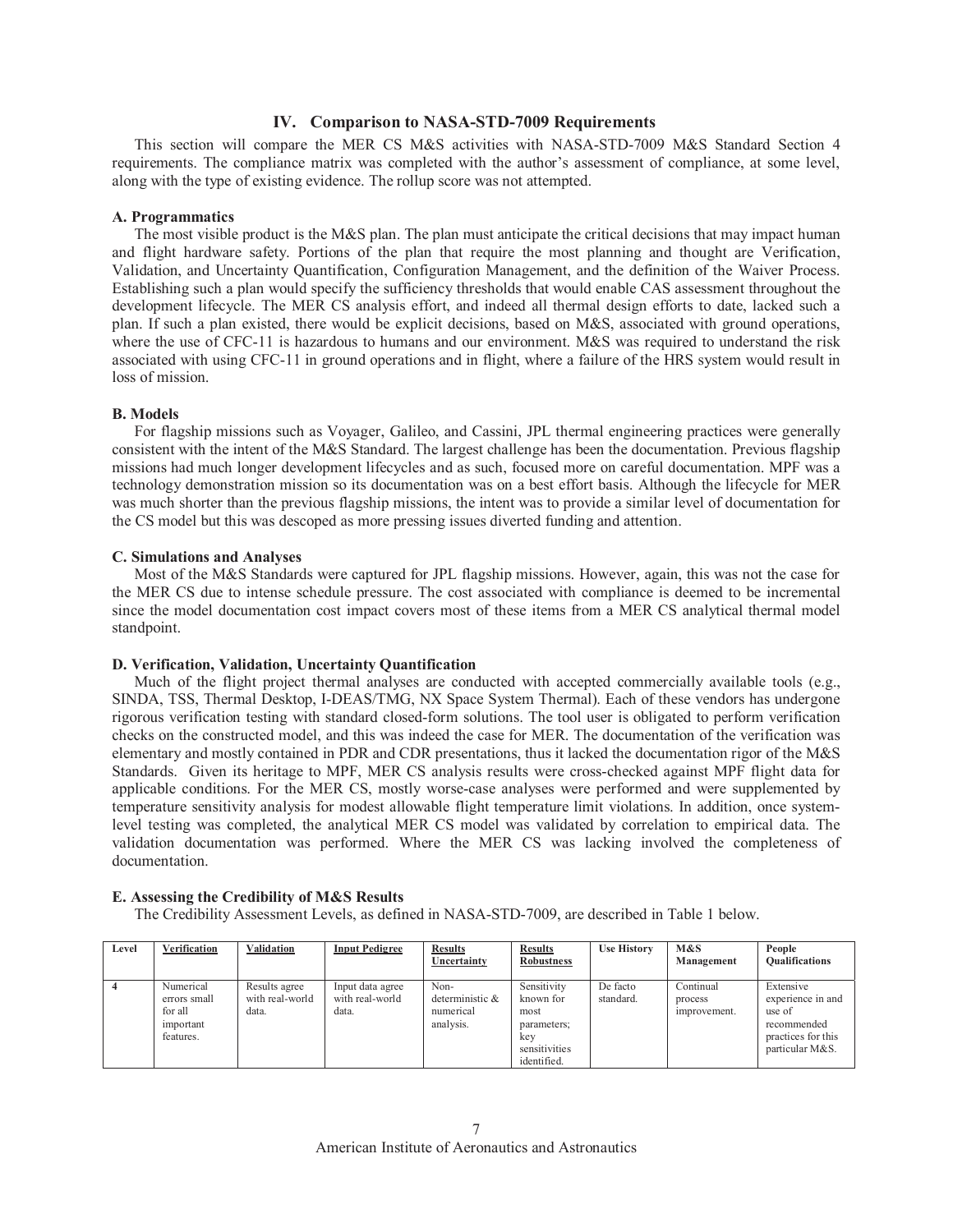| Level        | Verification                                             | Validation                                                                         | <b>Input Pedigree</b>                                                      | <b>Results</b><br>Uncertainty                   | <b>Results</b><br><b>Robustness</b>              | <b>Use History</b>                                                     | M&S<br>Management         | People<br><b>Qualifications</b>                                                                   |
|--------------|----------------------------------------------------------|------------------------------------------------------------------------------------|----------------------------------------------------------------------------|-------------------------------------------------|--------------------------------------------------|------------------------------------------------------------------------|---------------------------|---------------------------------------------------------------------------------------------------|
| 3            | Formal<br>numerical<br>error<br>estimation.              | Results agree<br>with<br>experimental<br>data for<br>problems of<br>interest.      | Input data agree<br>with experimental<br>data for problems<br>of interest. | Non-<br>deterministic<br>analysis.              | Sensitivity<br>known for<br>many<br>parameters.  | Previous<br>predictions<br>were later<br>validated by<br>mission data. | Predictable<br>process.   | Advanced degree<br>or extensive $M&S$<br>experience, and<br>recommended<br>practice<br>knowledge. |
| $\mathbf{2}$ | Unit and<br>regression<br>testing of key<br>features.    | Results agree<br>with<br>experimental<br>data or other<br>M&S on unit<br>problems. | Input data<br>traceable to<br>formal<br>documentation.                     | Deterministic<br>analysis or<br>expert opinion. | Sensitivity<br>known for a<br>few<br>parameters. | Used before<br>for critical<br>decisions.                              | Established<br>process.   | Formal M&S<br>training and<br>experience, and<br>recommended<br>practice training.                |
| 1            | Conceptual<br>and<br>mathematical<br>models<br>verified. | Conceptual and<br>mathematical<br>models agree<br>with simple<br>referents.        | Input data<br>traceable to<br>informal<br>documentation.                   | Oualitative<br>estimates.                       | Oualitative<br>estimates.                        | Passes simple<br>tests.                                                | Managed<br>process.       | Engineering or<br>science degree.                                                                 |
| $\mathbf{0}$ | Insufficient<br>evidence.                                | Insufficient<br>evidence.                                                          | Insufficient<br>evidence.                                                  | Insufficient<br>evidences.                      | Insufficient<br>evidence.                        | Insufficient<br>evidence.                                              | Insufficient<br>evidence. | Insufficient<br>evidence.                                                                         |
|              | <b>M&amp;S</b> Development                               |                                                                                    | <b>M&amp;S</b> Operations                                                  |                                                 |                                                  | <b>Supporting Evidence</b>                                             |                           |                                                                                                   |

**Table 1 – Key aspects of Criticality Assessment Levels** 

#### **1. M&S Development**

*Verification* 

JPL has established a formal process for Verification and Validation (V&V).<sup>13</sup> The thermal engineering area has instantiated this institutional process and developed a Thermal System V&V process.<sup>14</sup> For the purposes of analytical thermal models, the concept of solution verification would serve a means for assessing the accuracy of the nodalization. Lumped parameter solution methods specify convergence criteria based on energy balance and number of iterations. However, the granularity of the nodalization is a judgment call, and the guiding principle is the notion that a node represents an isothermal volume. Since the nodalization is made a priori, the validation of this assumption must be made after the analysis is completed. For PDR-level analysis, this type of model "shakedown" should be performed as a best practice, and then the model pedigree can be pushed forward into the detailed model phase. However, with recent schedule pressures, this practice has been diminished.

In the case of the MER CS model, the symmetric configuration and the spinning nature of the flight system significantly mitigated the need to conduct solution verification. In addition, Level 2 compliance was achieved by comparing temperature results with the heritage MPF analysis. If Level 3 compliance were required, iterative analysis addressing the nodalization would be required. This would be a time-consuming undertaking due to the process of re-nodalization and recalculation of radiation coupling, environmental heating, and temperatures, resulting in a cost increase.

## *Validation*

A system-level thermal balance test is the only opportunity the thermal engineer has to empirically validate the spacecraft thermal design. Ideally, this test would be conducted in a facility which could perfectly simulate the thermal conditions on orbit (e.g. solar intensity, solar spectrum, solar collimation, thermal influence of the earth, etc.) If such a test could be conducted with a complete flight spacecraft, and all the physical configurations, all the in-flight solar orientations and all the planned internal power states could be addressed by thermal balance test cases, there would be no need for an analytical model of the spacecraft. The data from the test could be re-labeled "flight predicts".

Current test reality, however, requires that an analytical model be developed that can address the actual test environment and its influence on the flight spacecraft system thermal behavior. So the model must consist of the flight spacecraft model in whatever configuration it's to be tested, placed within a model of the in-chamber surroundings (shrouds, support structures, MGSE, etc.)

## **2. M&S Operations**

#### *Input Pedigree*

The input pedigree is assured in various forms over the course of the development lifecycle. Initially, the key inputs and parameters are governed by documented best practices and handbooks (Ref. 2-8) and systems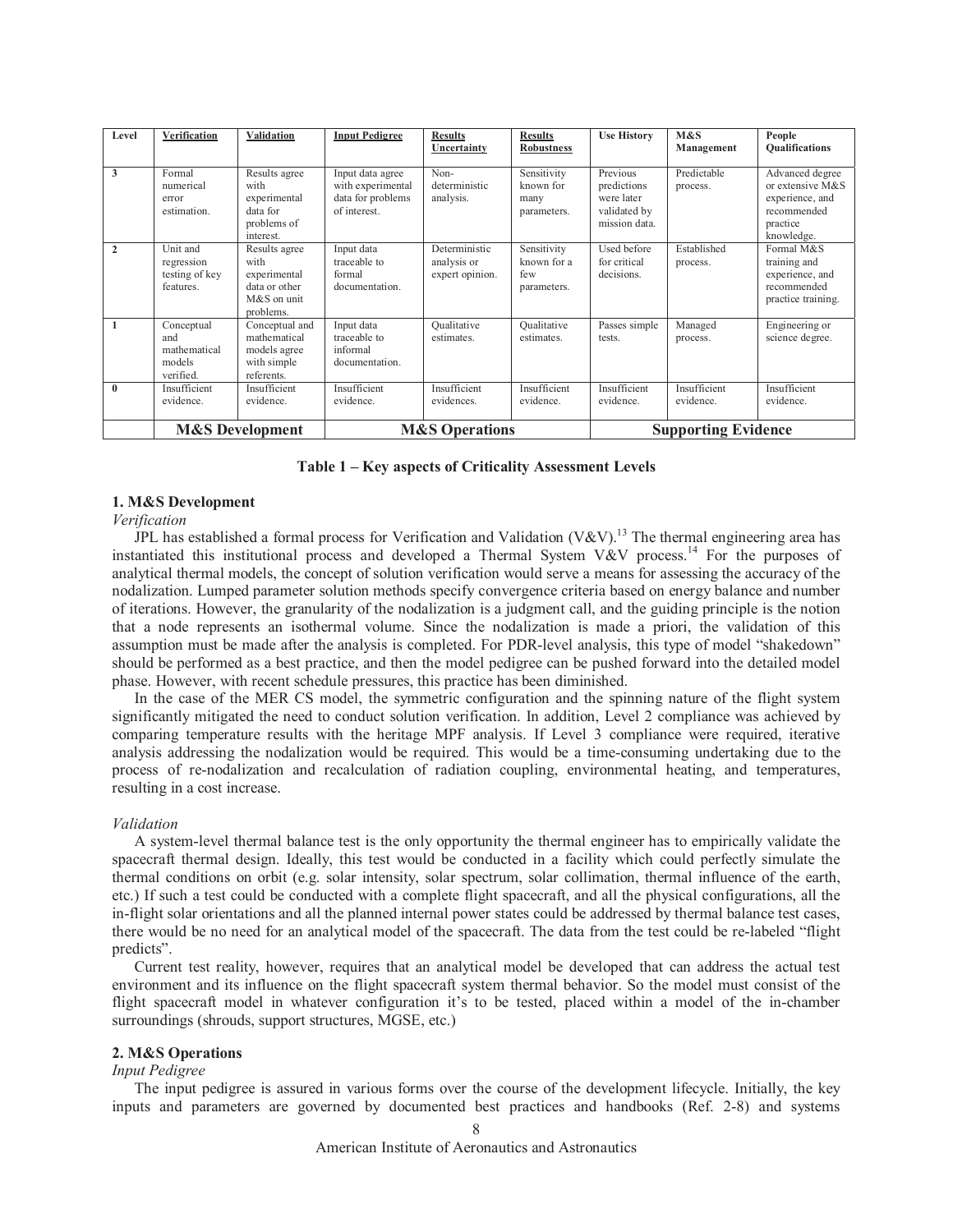engineering tools, Mass Equipment List (MEL) and Power Equipment List (PEL), are project level configuration management documents that track system level resources. These documents start off by tracking current best estimates (CBE) against system level allocations. Once the subsystem flight hardware has been built and measured, the MEL and PEL are updated with actual as measured values. Other inputs, such as conductivity as a function of temperature, had associated documentation to verify their origin. These include specification sheets, handbook references, and/or development and characterization test data. The environmental inputs are usually captured in an Environmental Requirements Document that will typically attempt to bound the anticipated environments.

#### *Results Uncertainty*

Uncertainty is usually estimated by sensitivity analyses and/or by comparing the worst-case results with "expected" results. The standard calls for a more rigorous mathematical treatment. In order to meet Level 3, a new JPL practice for determination temperature probability distributions for the MER CS model would need to be developed and a significant cost increase could be expected.

## *Results Robustness*

Robustness is again, usually estimated by sensitivity analyses as discussed above and the margins against requirements. The sensitivity analyses are performed on what the engineer considers as the key parameters. This may not meet the strict standard requirement. Robustness is typically assessed by peer and project review boards.

# **3. Supporting Evidence**

# *Use History*

Third-party commercially available software tools are used for the determination thermal radiation coupling, environmental heating, and resulting temperatures. These tools have been rigorously tested and have been widely accepted for use by NASA Centers. These vendors hold the responsibility for coding and solution verification. Applicability of analytical model for specific design purposes along with any temperature requirement violations are documented, usually, in PDR and/or CDR peer review material. The assessment of JPL current practices would yield between Level 2 and 3 on the CAS. The MER CS thermal analysis, as a minimum, would meet CAS Level 2. The areas that would rate Level 3 for this analysis include: Code Verification (vendor controlled configuration management process), Validation (since the model was correlated to a series of empirical test cases), and Level of Technical Review (formal internal peer review conducted).

# *M&S Management*

The local JPL thermal system engineering and design procedure and thermal operations procedure provide a general list of documentation products including the preliminary and detailed peer review packages. However, there is no further detail regarding required content. While there is some general intent, JPL institutional processes lack the specific definition that the M&S Standards provide. The most visible deficiency is the lack of formal configuration management of the models and their results (simulations, etc.).

#### *People Qualification*

The MER CS analytical model that was developed for design was "operated" by a single engineer with the intent to consolidate the model for mission operations purposes. The training for the thermal engineer performing and M&S activity is captured in our institutional training profiles.<sup>15</sup> The training for mission operations purposes is captured in our institutional procedures.<sup>16</sup> The M&S Standards were not strictly followed. The model had a number of "self documenting" features such as embedded comments to specify required input, and these features would be insufficient as far as the M&S Standard is concerned. However, a user's guide was developed and used for mission operations training. Recognition of incredulous results was based on engineering experience (including first principles hand calculations) rather than exacting criteria. A configuration management plan was lacking even though the model was exercised by one engineer. The understanding of this M&S Standard is analogous to obtaining the mind-set for flight hardware delivery. There is rigor in the process of developing, implementing, and maintaining models and simulation. The amount of effort to attain Level 3 (extensive training and experience related to the M&S activity) is highly speculative but an estimate on the MER CS M&S activities is attempted below.

#### **F. Reporting to Decision Makers**

The MER CS M&S was reported formally to Project and Technical Line Management and the extent of its compliance with the NASA-STD-7009 is shown in Table 2.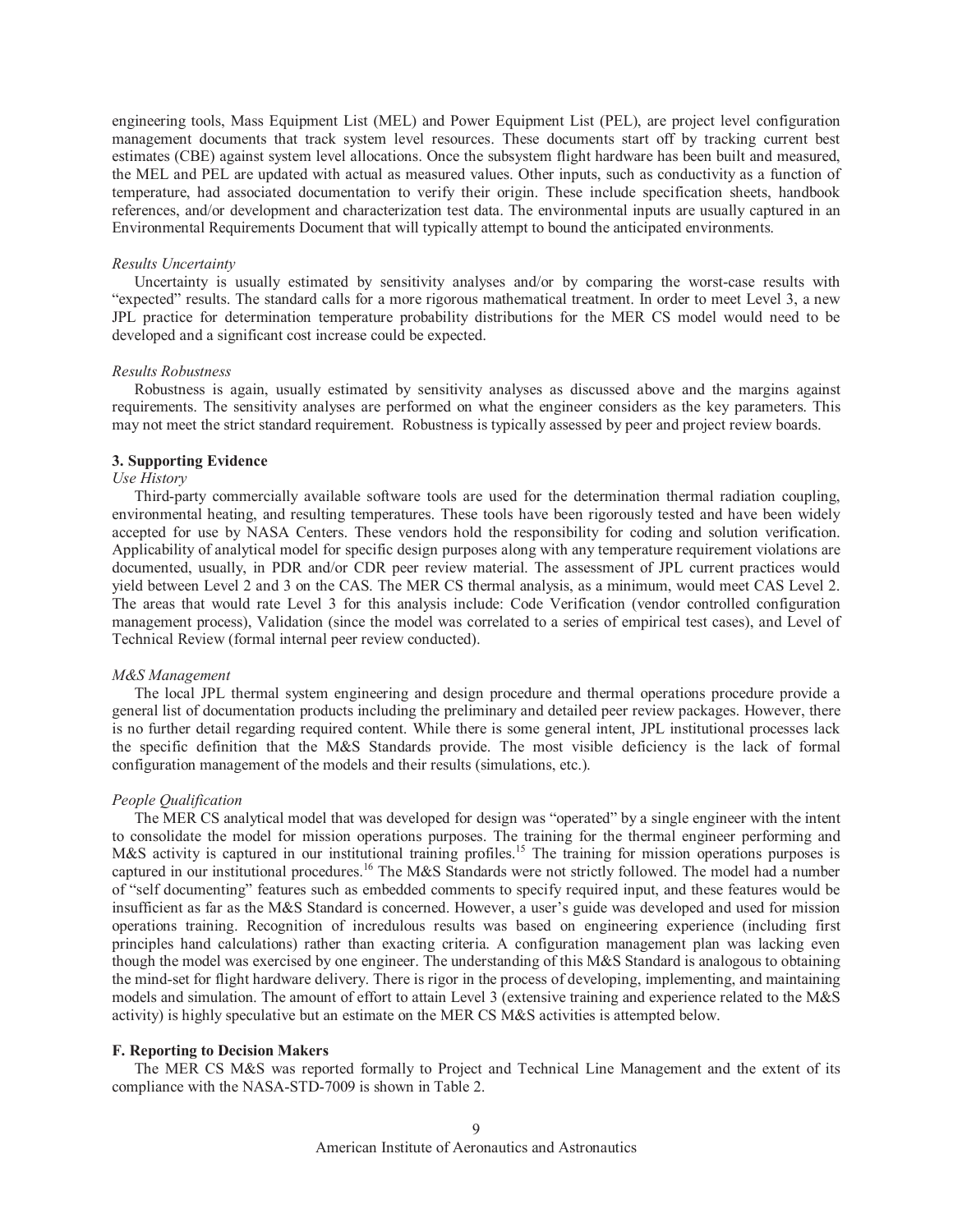| Requirements                                                                                                                                                                                                             | Compliance<br><b>Status</b><br>(C, NC, N/A) | Method                    | Evidence |
|--------------------------------------------------------------------------------------------------------------------------------------------------------------------------------------------------------------------------|---------------------------------------------|---------------------------|----------|
| Req. 4.1.1 -Shall document the risk assessment for any M&S used in critical decisions.                                                                                                                                   | <b>NC</b>                                   |                           |          |
| Req. 4.1.2 - Shall identify and document those M&S that are in scope.                                                                                                                                                    | <b>NC</b>                                   |                           |          |
| Req. 4.1.3 -Shall define the objectives and requirements for M&S products including the following:                                                                                                                       | <b>NC</b>                                   |                           |          |
| a. The acceptance criteria for M&S products, including any endorsement for the M&S.                                                                                                                                      |                                             |                           |          |
| b. The rationale for the weights used for the subfactors in the Credibility Assessment Scale (see                                                                                                                        |                                             |                           |          |
|                                                                                                                                                                                                                          |                                             |                           |          |
| Appendix B.4).                                                                                                                                                                                                           |                                             |                           |          |
| c. Intended use.                                                                                                                                                                                                         |                                             |                           |          |
| d. Metrics (programmatic and technical).                                                                                                                                                                                 |                                             |                           |          |
| e. Verification, validation, and uncertainty quantification (see section 4.4.)                                                                                                                                           |                                             |                           |          |
| f. Reporting of M&S information for critical decisions (see section 4.8).                                                                                                                                                |                                             |                           |          |
| g. CM (artifacts, timeframe, processes) of M&S.                                                                                                                                                                          |                                             |                           |          |
| Req. 4.1.4 -Shall develop a plan (including identifying the responsible organization(s)) for the acquisition,                                                                                                            | <b>NC</b>                                   |                           |          |
| development, operation, maintenance, and/or retirement of the M&S.                                                                                                                                                       |                                             |                           |          |
| Req. 4.1.5 - Shall document any technical reviews performed in the areas of Verification, Validation, Input                                                                                                              | C                                           | PDRs, CDRs                | Document |
| Pedigree, Results Uncertainty, and Results Robustness (see Appendix B).                                                                                                                                                  |                                             |                           |          |
| Req. 4.1.6 - Shall document M&S waiver processes.                                                                                                                                                                        | <b>NC</b>                                   |                           |          |
| Req. 4.1.7 - Shall document the extent to which an M&S effort exhibits the characteristics of work product                                                                                                               | <b>NC</b>                                   |                           |          |
| management, process definition, process measurement, process control, process change, and continuous                                                                                                                     |                                             |                           |          |
| improvement, including CM and M&S support and maintenance.                                                                                                                                                               |                                             |                           |          |
| Req. 4.2.1-Shall document the assumptions and abstractions underlying the conceptual model, including                                                                                                                    | C                                           | PDRs, CDRs                | Document |
| their rationales.                                                                                                                                                                                                        |                                             |                           |          |
| Req. 4.2.2 - Shall document the basic structure and mathematics of the model (e.g., reality modeled,                                                                                                                     | C                                           | PDRs, CDRs                | Document |
| equations solved, behaviors modeled, conceptual models).                                                                                                                                                                 |                                             |                           |          |
| Req. 4.2.3 - Shall document data sets and any supporting software used in model development and input                                                                                                                    | C                                           | PDRs, CDRs                | Document |
| preparation.                                                                                                                                                                                                             |                                             |                           |          |
| Req. 4.2.4 - Shall document required units and vector coordinate frames (where applicable) for all                                                                                                                       | C                                           | PDRs, CDRs                | Document |
| input/output variables in the M&S.                                                                                                                                                                                       |                                             |                           |          |
| Req. 4.2.5 - Shall document the limits of operation of models.                                                                                                                                                           | ΝC                                          |                           |          |
| Req. 4.2.6 - Shall document any methods of uncertainty quantification and the uncertainty in any data                                                                                                                    | <b>NC</b>                                   |                           |          |
|                                                                                                                                                                                                                          |                                             |                           |          |
| used to develop the model or incorporated into the model.                                                                                                                                                                |                                             |                           |          |
| Req. 4.2.7 -Shall document guidance on proper use of the model.                                                                                                                                                          | <b>NC</b>                                   |                           |          |
| Req. 4.2.8 -Shall document any parameter calibrations and the domain of calibration.                                                                                                                                     | C                                           | PDRs, CDRs                |          |
| Req. 4.2.9 -Shall document updates of models (e.g., solution adjustment, change of parameters, calibration, and<br>test cases) and assign unique version identifier, description, and the justification for the updates. | C                                           | Internal<br>Memoradums    | Document |
| Req. 4.2.10 -Shall document obsolescence criteria and obsolescence date of the model.                                                                                                                                    | NC                                          |                           |          |
| Req. 4.2.11 -Shall provide a feedback mechanism for users to report unusual results to model developers or                                                                                                               | <b>NC</b>                                   |                           |          |
| maintainers.                                                                                                                                                                                                             |                                             |                           |          |
| Req. 4.2.12 -Shall maintain (conceptual, mathematical, and computational) models and associated documentation                                                                                                            | <b>NC</b>                                   |                           |          |
| in a controlled CM system.                                                                                                                                                                                               |                                             |                           |          |
| Reg. 4.2.13 -Shall maintain the data sets and supporting software referenced in Reg. 4.2.3 and the associated                                                                                                            | <b>NC</b>                                   |                           |          |
| documentation in a controlled CM system.                                                                                                                                                                                 |                                             |                           |          |
| Req. 4.3.1 -Shall do either of the following:                                                                                                                                                                            | ΝC                                          |                           |          |
| a. Ensure that simulations are conducted within the limits of operation of the models, or                                                                                                                                |                                             |                           |          |
| b. Placard the simulation and analysis results with a warning that the simulation may have been                                                                                                                          |                                             |                           |          |
| conducted outside the limits of operation and include the type of limit that may have been                                                                                                                               |                                             |                           |          |
| exceeded, the extent that the limit might have been exceeded, and an assessment of the                                                                                                                                   |                                             |                           |          |
|                                                                                                                                                                                                                          |                                             |                           |          |
| consequences of this action on the M&S results.                                                                                                                                                                          |                                             |                           |          |
| Reg. 4.3.2 - Shall document and explain any observed warning and error messages resulting from the                                                                                                                       | <b>NC</b>                                   |                           |          |
| execution of the computational model.                                                                                                                                                                                    |                                             |                           |          |
| Reg. 4.3.3 - Shall document which computational models were used (including revision numbers) in the                                                                                                                     | C                                           | PDRs, CDRs                | Document |
| simulation.                                                                                                                                                                                                              |                                             |                           |          |
| Reg. 4.3.4 - Shall document the versions of M&S results.                                                                                                                                                                 | С                                           | PDRs, CDRs                | Document |
| Reg. 4.3.5 - Shall document data used as input to the simulation, including its pedigree (see Appendix B).                                                                                                               | C                                           | PDRs, CDRs,<br>MELs, PELs | Document |
| Reg. 4.3.6 - Shall document any unique computational reguirements (e.g., support software, main                                                                                                                          | С                                           | PDRs, CDRs                | Document |
| memory, disk capacities, processor, and compilation options).                                                                                                                                                            |                                             |                           |          |

# Table 2 - NASA-STD-7009 Compliance Matrix for MER CS

 $10\,$ American Institute of Aeronautics and Astronautics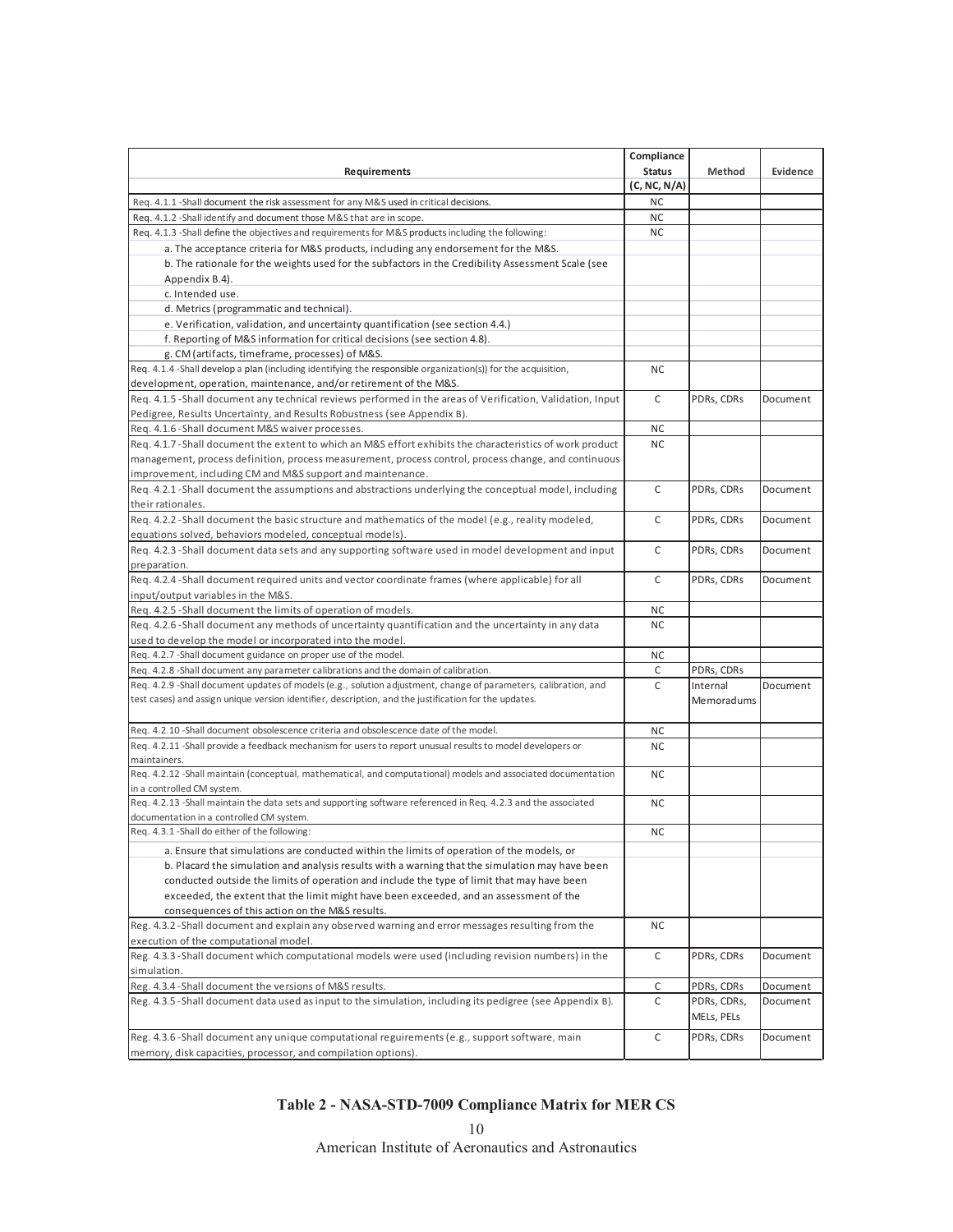#### **G. M&S Cost Impact/Benefits**

The cost impacts of implementing the standard for the MER CS M&S activity will be presented as a percentage delta from the total actual cost. This assessment of each standard element (e.g., programmatic requirements, models, simulations and analyses, etc.) could be assessed looking across the entire MER lifecycle. It is understood that this is only one data point and that this M&S activity may represent a less complex activity. The MER Rover (Surface System), JWST, and ARES-1, for example, are much more complex M&S activities. In the case of the MER CS modeling and simulation, approximately 15% of additional funding would have been required to bring the modeling and simulation effort into Level 3 compliance. The cost impact summary is shown in Table 3.

|     | <b>NASA-STD-7009</b>                  |            |
|-----|---------------------------------------|------------|
|     |                                       | % Increase |
| 4.1 | Programmatic Requirements             | 2%         |
| 4.2 | <b>Models</b>                         | 2%         |
| 4.3 | Simulations and Analyses              | $1\%$      |
| 4.4 | Verification and Validation           | 1%         |
| 4.5 | <b>Uncertainty Quantification</b>     | 2%         |
| 4.6 | Training                              | 2%         |
|     | Assessing the Credibility of Models & | 3%         |
| 4.7 | <b>Simulations Results</b>            |            |
| 4.8 | Reporting Results to Decision Makers  | 2%         |
|     | % of Actual MER CS M&S Cost           | 15%        |

**Table 3 - Cost Differential (%) from Baseline to Achieve Compliance** 

# **V. General Observations**

# **A. MER CS Thermal Model Summary**

The primary objective of this case study involved the determination if the use of the M&S Standards would produce a more credible product when presented to the decision makers. Level 2 credibility exists with current practices, and some credibility categories were Level 3 compliant. Thus, the current JPL practices would only require a relatively small change in behavior to be entirely Level 3 conforming. Documentation remains the single greatest challenge. Projects initially are well-intended to meet documentation requirements and then schedule and cost pressures in Phases C and D result in significant descoping or total elimination. As an institution, JPL projects will be challenged to commit to the appropriate credibility level and hold to this commitment throughout the project lifecycle.

The main spirit of the M&S Standards must be understood and retained as an underlying theme. All standards encounter complex situations where sound and prudent judgment should be exercised instead of literal application without question. JPL line management may view this standard as a path toward achieving technical excellence. JPL project management may view this as a hindrance to cost and schedule control. History will serve as the metric regarding the utility of this standard, and JPL should use a mediated and balanced approach to extract the maximum benefit of this standard.

#### **B. Usability of the Standard and Scales**

The thermal analysis arena is unique due to its reliance on third party analytical solvers. This has been the case for over 40 years. Hence, the responsibility for code verification and parts of solution verification has fallen on the commercial vendors. When new vendors enter the thermal analysis arena, they usually demonstrate the technical rigor of their tools. If this responsibility were shifted or shared by users such as JPL then the application of the M&S Standards would present a significant interference in our current thermal analysis practice.

## **C. Usefulness of the Standard and Scales**

The standard attempts to ensure that the credibility of the results from models and simulations is properly conveyed to those making critical decisions. During JPL in-house flagship missions such as Voyager, Galileo, and Cassini, the rigor of modeling and simulation results were fairly well aligned with the primary objective of the M&S Standards. During the era of Faster, Better, and Cheaper, this rigor was nearly abandoned. After the MCO and MPL

11

American Institute of Aeronautics and Astronautics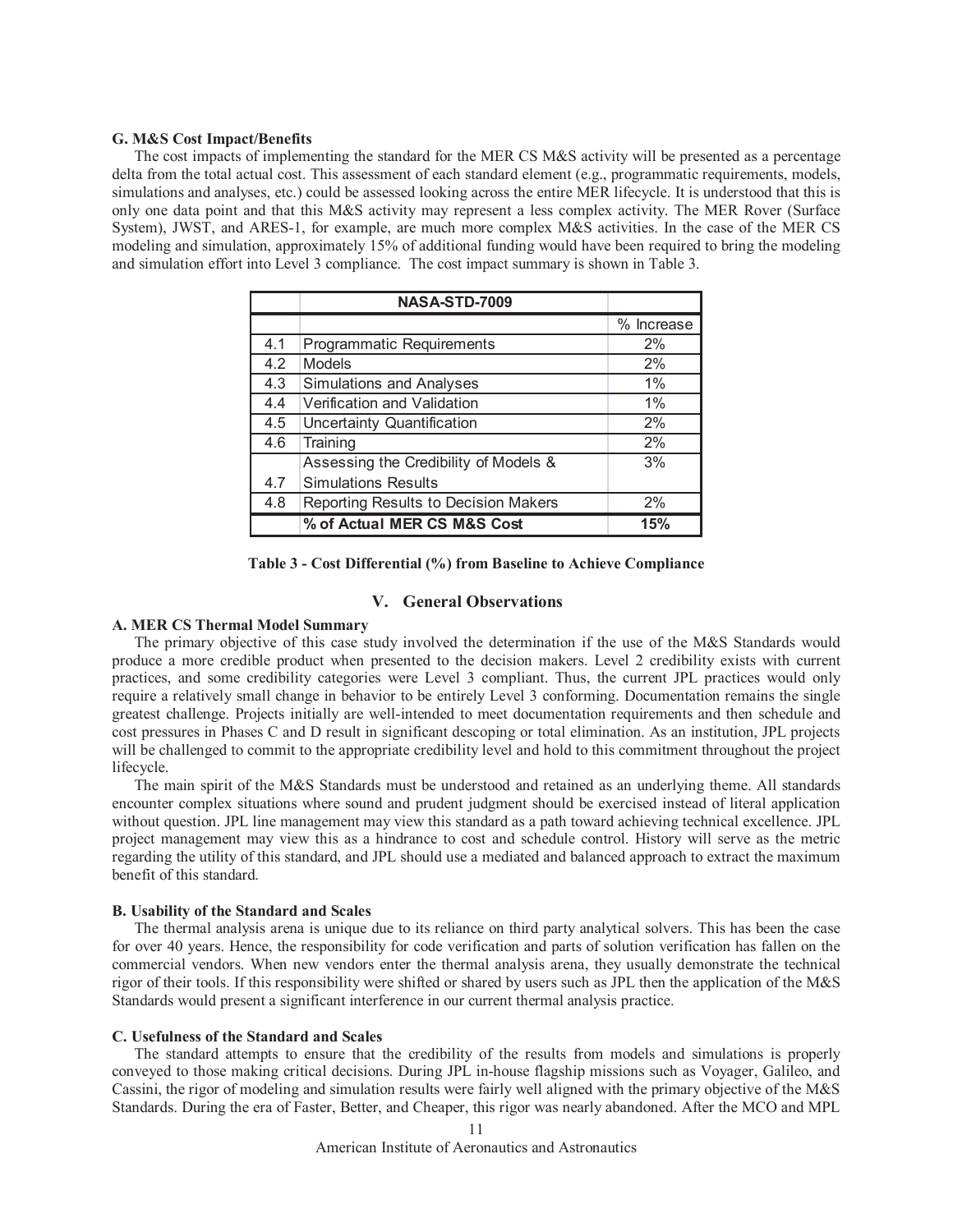failures, JPL made strides to improve its modeling and simulation process. MER was a step in the right direction. There was fairly good compliance with Level 2 credibility, although, general documentation requirements were not met. If implemented by JPL Projects without exception, these M&S Standards will meet the primary objective of providing contextual modeling and simulation information for the rendering of important decisions. Consequently, the resultant modeling and simulation product will be improved. In the high schedule pressure environment where much of JPL flight project work is performed, critical modeling and simulation information is easily omitted from communications. This standard will ensure the contextual modeling information is made available to those making critical decision, and will also serve as historical archives for future projects that face similar situations and/or claim heritage to past projects.

In addition, this Standard provides assurance that the results have the necessary credibility to assess technical performance versus functional requirements. This is usually performed during the review process at JPL, be it peer or Project-level. Again, the M&S Standards would provide an easy and readily comprehensible means of conveying the analysis credibility. In addition, a review board can probe into any of the credibility categories to more methodically understand the analysis.

Modeling and simulation standards becomes increasingly important and urgent as space systems become more and more complex and do not lend themselves to ground testing. Thus, reliance upon analysis as the validation method becomes of paramount importance. In addition, uncovering design deficiencies by test occurs late in the product lifecycle and thus, more costly and arguably riskier to rectify. More rigorous modeling and simulation would avoid such development pitfalls, and this standard can be an effective and proactive design tool.

The standard does acknowledge that *ALL* its requirements may not be applicable to *ALL* projects and is currently not mandated. The standard *encourages* programs and projects to apply it if the M&S results may impact future critical decisions.

# **VI. Development of a Discipline Specific Handbook**

The overarching objectives of the standard are needed in the current era of large space vehicles that rely on models and simulations for V&V (e.g. JWST and ARES-1). The standard recommends discipline specific handbooks be developed. A discipline specific handbook is appropriate for the thermal discipline and should be implemented in a way that simplifies the Thermal M&S CAS communication of all of NASA's programs and projects. While many of the requirements specified in the standard are reasonable, they rely on the engineer's best practices and this varies among the agency's thermal engineering community. Configuration management of models and the simulation results is critical for project/program development robustness as well as reuse of M&S and training of the new generation of engineers.

# **VII. Conclusions**

The typical response that "we've always done it this way" is not acceptable in the post CAIB era. The JPL process is similar to agency wide thermal processes but these lack configuration management and often rely on the individual engineer to document their work. The return on investment with a standard and handbook would be significant with improved critical decision making input and a better design verification and validation process to assure that functional requirements are met through modeling and simulation. Whether a project should embark on Level 3 credibility will strongly depend on the cost of mission failure. JPL flagship missions are clearly high visibility projects whereas small instruments may be more risk-friendly. In the current era of constrained discretionary federal spending, tight project budgets force engineers to be less rigorous in their M&S CM and analysis documentation. The M&S results must be auditable. A model in its current form is not easily penetrable for review purposes. While the magnitude of the cost impact is significant, it is within the required JPL cost reserves. In the case of the thermal design domain, as the M&S Standards become ingrained, this cost increase will begin to become inconsequential.

# **Acknowledgments**

This publication was prepared by the Jet Propulsion Laboratory, California Institute of Technology, under a contract with the National Aeronautics and Space Administration. Reference herein to any specific commercial product, process, or service by trade name, trademark, manufacturer, or otherwise does not constitute or imply its endorsement by the United States Government or the Jet Propulsion Laboratory, California Institute of Technology. In addition, the author would like to thank and acknowledge the late Glenn Tsuyuki, the MER Thermal Project Element Manager for providing the MER data used in this analysis.